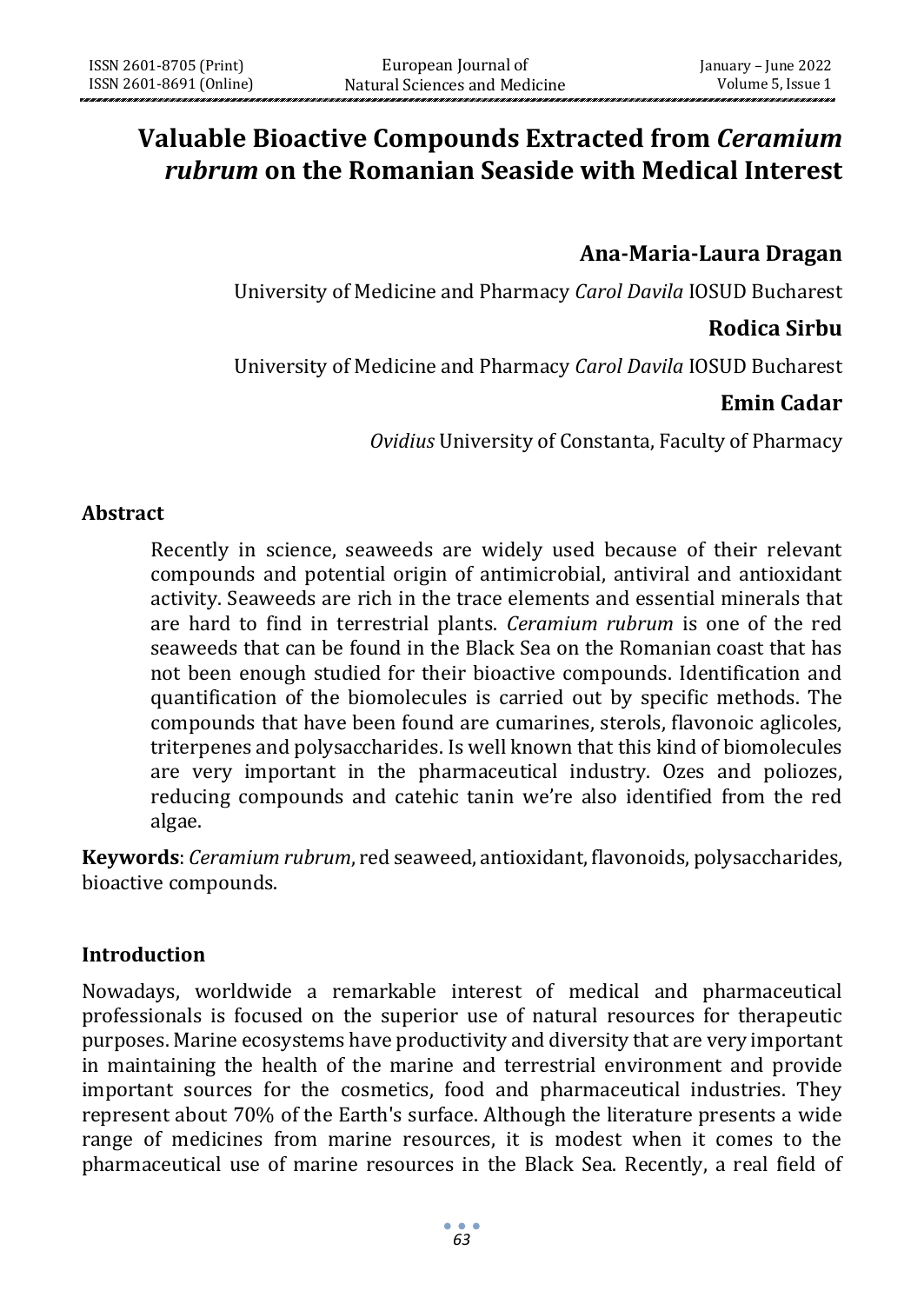| ISSN 2601-8705 (Print)  | European Journal of           | January – June 2022 |
|-------------------------|-------------------------------|---------------------|
| ISSN 2601-8691 (Online) | Natural Sciences and Medicine | Volume 5, Issue 1   |

investigation has been developed for biological substances in marine organisms, as they have been found to be a rich source of valuable compounds. The importance of algae and phanerogams in the general bioproductivity of the marine environment, especially in shallow waters, is becoming increasingly evident both economically and ecologically. The algal macroflora of the Black Sea totals a number of 277 species of algae, of which the most common are green and red algae. Although green algae have been extensively studied for their properties, red algae have not received much attention and I believe that they should also be fully explored. The research developed in this paper treats the red seaweed existing in the territorial waters of the Romanian coast. The capitalization of seaweed is of particular importance, being a valuable resource for the medical-pharmaceutical field [1].

*Ceramium rubrum* belongs the red algae group: Div. *Rhodophyta*, Subcl. *Florideophycidae*, Fam. *Ceramiaceae*. This group includes pluricellular algae that can be found in an aquatic environment and it grows spontaneously and abundantly in the Black Sea [2]. The red algae (*Rhodophyta*) make a distinct photosynthetic eukaryotic lineage which consists of around 6,000 species that includes unicellular to large multicellular taxa. Red algae differ from other eukaryotes by the lack of flagella and centrioles during their entire life cycle. Because of their particular life cycles (e.g., triphasic life cycle: gametophyte, tetrasporophye and carposporophyte phases), *Florideophyceae* is one of the most important algal groups in marine environments [3]. Due to the environmental conditions, the species of *Ceramium* are easily differentiated. It is probable to provide different names, if the examinations of the samples are not done prudently [4]. The genus *Ceramium* is found in the northern sector of the Black Sea coast, this being an opportunistic species that prefers most types of substrates from the extended platform of sarmatic limestone to live or dead mussel shells. This is a constant presence on our coast and develops appreciable biomass even in waters with a high load of nutrients. All year long, generally in spring and summer, red alga richly develops along the entire Romanian coastal area, on rocks, at depths of 0,5-4,5 m [5][6][7].

Polyphenols, vitamins, polysaccharides and polyunsaturated fatty acids are the most valuable and researched bioactive compounds from marine algae. Due to the presence of non-digestible polysaccharides in the algal cell wall, algae can be considered a very good source of dietary fibers. Polyphenols are a class of compounds commonly found in plant foods, such as, vegetables, fruits, spices, herbs, tea, etc. They can neutralize harmful free radicals that would damage the human cells and increase the risk of condition like cancer, heart diseases and diabetes, they can act as antioxidants. Polyphenols are also thought to reduce the origin cause of the most chronic ilnesses, the inflammation. They can be further categorized into 4 main groups: polyphenolic acids, polyphenolic amides, flavonoids and other polyphenols. Flavonoids are an extensively distributed group of structurally associated compounds with a 2 phenylchromane skeleton that have, in the C2 or C3 position, a phenyl substituent. The subclasses that they are divided depends on the degree of oxidation of the central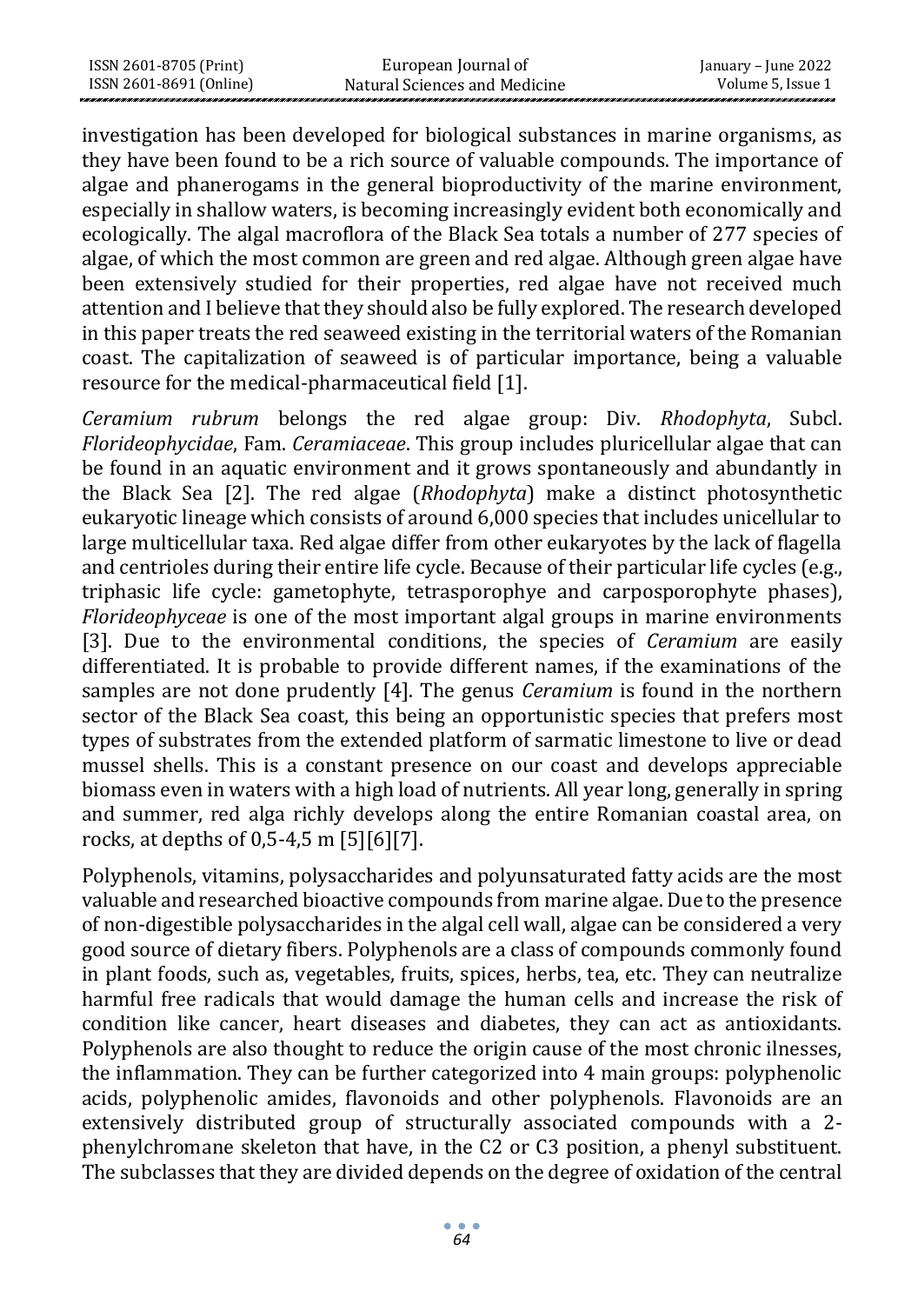| ISSN 2601-8705 (Print)  | European Journal of           | January – June 2022 |
|-------------------------|-------------------------------|---------------------|
| ISSN 2601-8691 (Online) | Natural Sciences and Medicine | Volume 5, Issue 1   |

pyran ring. Flavonoids play an imperative role in plants as resistance and warning compounds in pathogenesis, symbiosis and reproduction, they are of physiological and biological importance. In some recent studies, phenolic acids and specifically flavonoids have been described to exhibit various effects including antiinflamatory, antioxidant, anti-cancer, antimicrobial, anti-allergic, anti-thrombotic, antiatherogenic and estrogenic, vasodilatory and capillary fragility and permeability lowering actions [8]. Polysaccharides are omnipresent biopolymers that can be found widely in nature. These are polymers formed with glycosidic linkages of simple sugars, which are monosaccharides. Polysaccharides can be found in different types. Distinct chemical and physical properties exist because of the structural differences. These are natural biodegradable biopolymers, nontoxic. Algae are an important source of polysaccharides, especially the red macro algae. They are largely used as stabilizers, gelling agents, emulsifiers and as thickeners in food products. Another important group are sulfated polysaccharides. These can be valuable ingredients in pharmaceutical, nutraceutical and food industry because they can act as defensive barrier against phatogen. Agar and carrageenan are the most relevant sulfated polysaccharides and both are encountered in red algae [9]. Polyunsaturated fatty acids (PUFA) play an important role in metabolism, as a regulatory molecule and as a fundamental component of all the organs membranes. These have more than one double bond in their backbone. In recent studies it has been demonstrated that PUFA have anti-cancer and antiinflammatory effects and they are regulators of lipid metabolism, notably through epigenetic mechanisms [10]. Potential sources of polyunsaturated fatty acids are the marine algae [9].

### **Materials and Methods**

# **Algal Material**

The marine biomass was selected manually and exposed to a pretreatment that consisted of repeated washings with potable water and finally with distilled water. Macroscopic and microscopic examinations were one of the investigations that were performed on the fresh product. Other examinations that the algal biomass was selected for are chemical, physico-chemical and microbiological analysis. For this matter, the algal material was dried at temperatures between 25-35 degrees. The dry product, by grinding, was ground to a powder and was passed through a 0.5 mm sieve to obtain a uniform powder [11], see Figure 1.

The algal flora was harvested from the Black Sea coastline in may-november period, from water at a distance of 5-25 m from the shore, from the areas of Eforie Nord, Eforie Sud, Costinesti, 2 Mai, Mangalia, Vama Veche, Năvodari and Constanța Casino.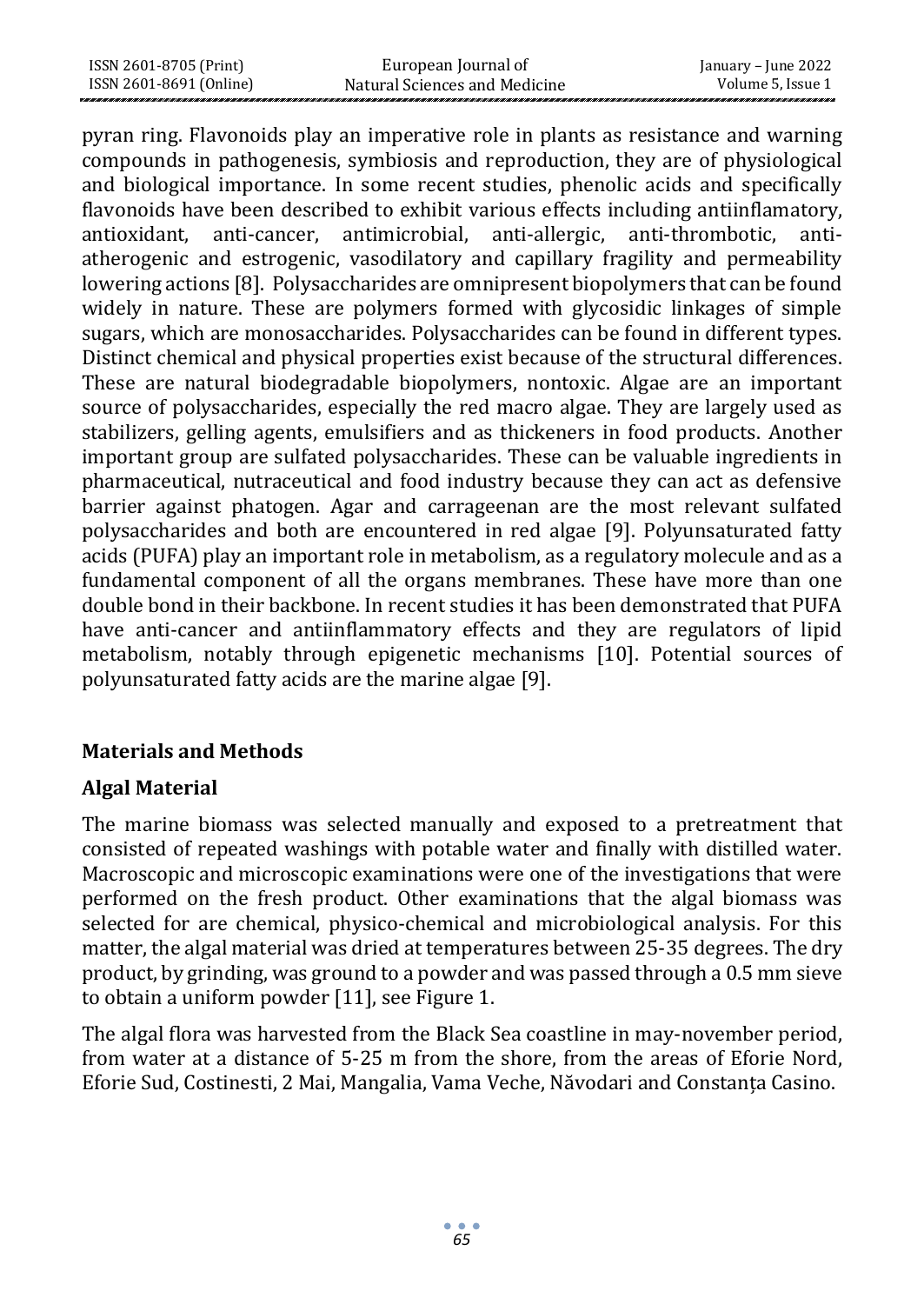

### **Figure 1. Red algae in the algal colony**

### **Macroscopic Examination**

The first phase in the study of algal products is the macroscopic examination. This is done by examinating the whole algae (cauloid, phylloid and rhizoid) both with help from a magnifying glass and with the eyes to detect its color, size, appearance, taste and smell [1][5][12]. From this macroscopic examination it was found that *Ceramium rubrum* is a red alga with a 10-15 cm height and with a philament like thalle, fixed on the substratum through the rhizoid, having a bushy appearence, with ramifications. It has an articulate aspect because of the filaments that have dichotomic and are formed of a single row of connecting cells. The entire surface of the thallus is covered by cortical cells that are formed by the continuous division of periaxial cells produced and located in the nodal area. Tow short twisted branches are situated at the end of each filament [5-7][13].

### **Microscopic Examination**

Whole, fresh algae was used for microscopic examination and kept in seawater jars throughout the analysis. The algae were placed in a bowl of clean water after being rinsed, very well, with distilled water to remove impurities. The materials that are used in this examination are fragments of thallus from the red seaweed, a Microscope and Micros photomicroscope (10/0.25), forceps, blades, spatulate needles and Petri dishes. The microscop analysis was performed directly on fresh thallus fragments obtained by slicing it with a slice and brought into a Petri dish with distilled water, because the macrophytic algae species have single-cell or two-layer thallus.

There, in the transversal section of the thalle, in the center, is a large cell, surrounded by eight pericentral cells, which are also surrounded by another layer of cortical cells. There are large strip-shaped plastides in the central cell.

### **Physico-chemical Methods**

Qualitative chemical analysis requires the successive and selective extraction of plant products with solvents of diverse polarities and separation using chemical methods,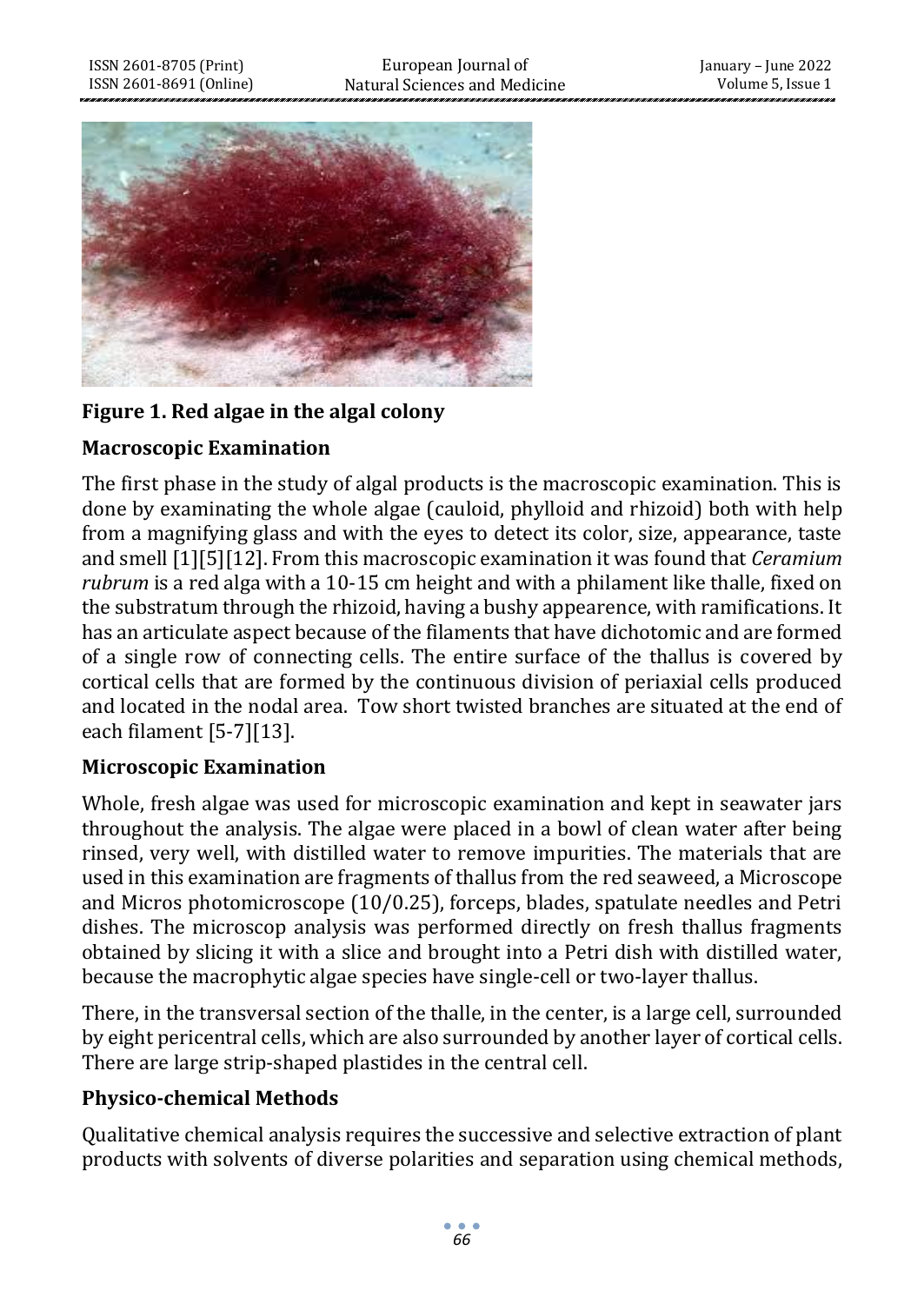| ISSN 2601-8705 (Print)  | European Journal of           | January – June 2022 |
|-------------------------|-------------------------------|---------------------|
| ISSN 2601-8691 (Online) | Natural Sciences and Medicine | Volume 5, Issue 1   |

followed by specific reactions with which to classify different groups of active compounds. The active principles are extracted first in order to perform the global chemical analysis. From the algae product sprayed with a non-polar solvent (chloroform, ethyl ether, petroleum ether, benzene, hexane, etc.), then with a medium polarity solvent (ethanol, methanol) and finally the following are obtained: a sol. etheric extractive, a sol. alcoholic extract and a sol. aqueous extract. In the alcoholic and aqueous extract, the hydrophilic compounds are determined, and in the etheric one, the lipophilic compounds [14-17]. The three solutions are analyzed separately, using methods corresponding to the physicochemical properties of each group of active principles [18].

### *Analysis of the alcoholic extractive solution*

The ether-depleted algal product was used and brought to the water bath to remove traces of ether. The plant product was extracted with methanol  $(2 \times 100 \text{ mL})$  by refluxing for half an hour. The combined methanolic solution was concentrated to 50 mL by distillation of the solvent and partitioned into 2 parts. One part is subjected to hydrolysis with 15 mL 10% HCl on the electric nest at 3 grade for 30 minutes and the other part is used to identify the active ingredients on the non-hydrolyzed solution (25 mL). For further extraction, the methanol depleted plant product is stored [19].

# *Analysis of the ether extractive solution*

Weighed 20 g of freshly sprayed vegetable product from the red algae, which was initially

extracted with ethyl ether (2 x 100 mL) by refluxing for 15 minutes. The resulting solutions were filtered and collected in a fluted cube flask, after each reflux. Then the combined ether solutions have to be concentrated on a water bath to 50 ml and the first solution is obtained. It is used to perform reactions characteristic of lipophilic compounds [20].

# *Analysis of the aqueous extractive solution*

Was used the remaining plant product from the alcohol extraction which was dried and then extracted with 100 mL of water in a water bath at 900  $\degree$  C for 30 minutes.

### **Results and discussions**

Following the identification reactions discussed above, and the following results were obtained and they can be seen in Table 1.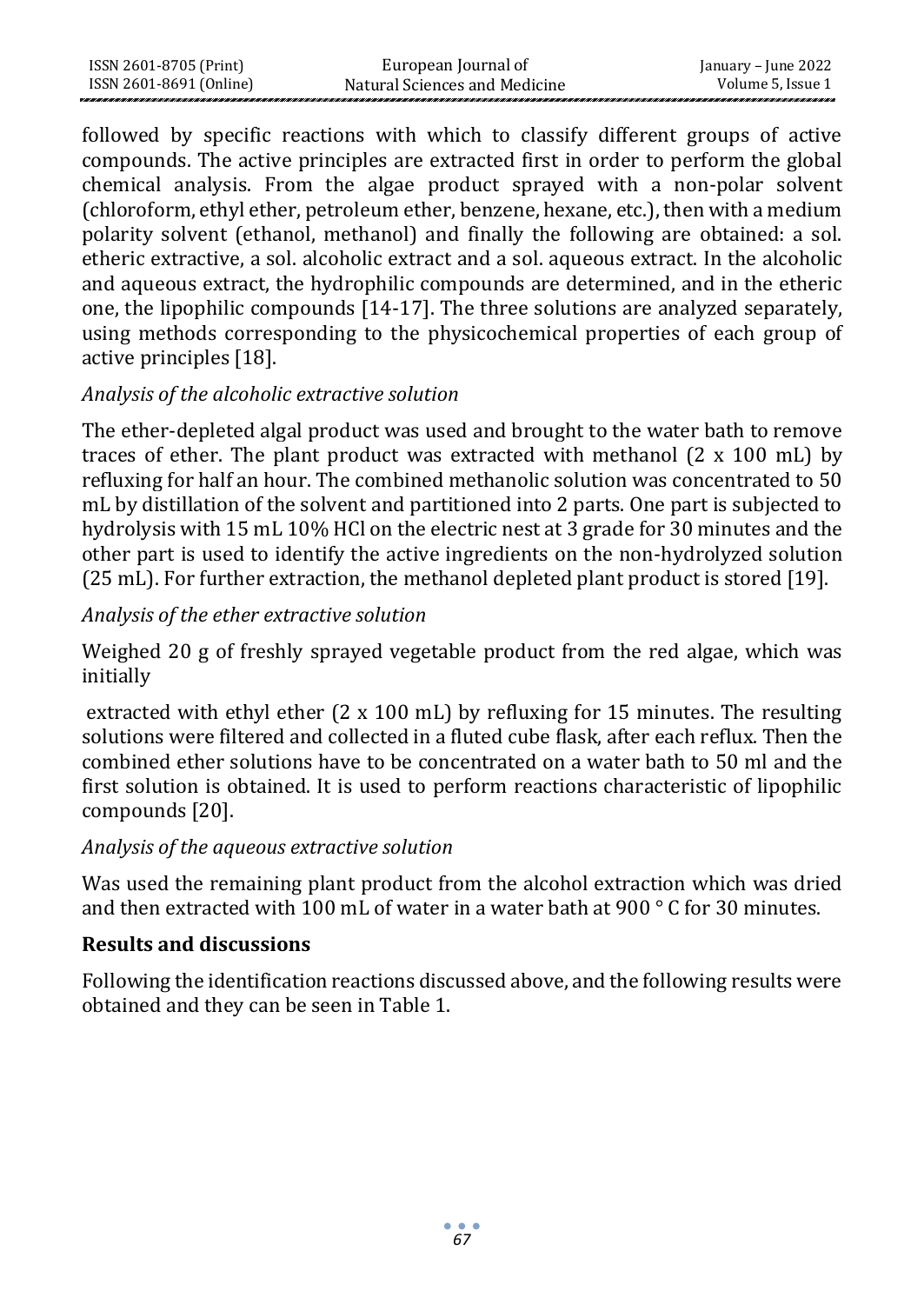| <b>Analyzed</b><br>solution | <b>Reactions</b>                          | <b>Identified active compounds</b> |
|-----------------------------|-------------------------------------------|------------------------------------|
| Alcoholic extract           | Iron Chlorure reaction                    | Catehic Tanin                      |
|                             | Liebermann-Bouchard                       | Triterpenic heterozides            |
|                             | Fehling                                   | Reducing compounds                 |
|                             | <b>Borntrager</b>                         | Antracenozide                      |
|                             | Fluorescent<br>$UV(\lambda=365nm)$        | Cumarines                          |
| <b>Etheric Extract</b>      | <b>Fluorescent</b><br>$UV(\lambda=365nm)$ | Cumarines                          |
|                             | Liebermann-Bouchard                       | Sterols, Triterpenes               |
| <b>Aqueous Extract</b>      | Foaming                                   | Soapozides                         |
|                             | Fehling                                   | Reducing compounds                 |
|                             | FeCl <sub>3</sub>                         | Catehic Tanin                      |
|                             | H2SO4 conc.+tymol                         | Ozes and poliozes                  |

**Table 1. The reactions used to identify bioactive compounds [1]**

# **In the non-hydrolyzed alcoholic solution**

The reaction with ferric chloride is blackish green, so positive for catehic tannin in this species *Ceramium rubrum*. The reaction with Styassny's reagent is negative. The analyzed species does not contain alkaloids because the residue obtained after evaporation of the non-hydrolyzed alcoholic solution was taken up with a 2% aqueous HCl solution then basified with ammonium hydroxide and extracted with ether; after evaporation of the ether solution and resumption of the residue with 2% HCl, the Mayer and Bertrand reactions were carried out and they were negative. Reducing compounds are present because by performing the Fehling reaction a reddish-red precipitate was obtained. In *Ceramium rubrum* the reaction with ninhydrine of the aqueous solution obtained from the residue of the alcoholic solution was negative.

### **In the hydrolyzed alcoholic solution**

The Liebermann - Bourchard reaction performed on the residue of the hydrolyzed alcoholic solution did not result in a green - purple coloration, so triterpene heterosides are not present. The residue obtained after evaporation of the hydrolyzed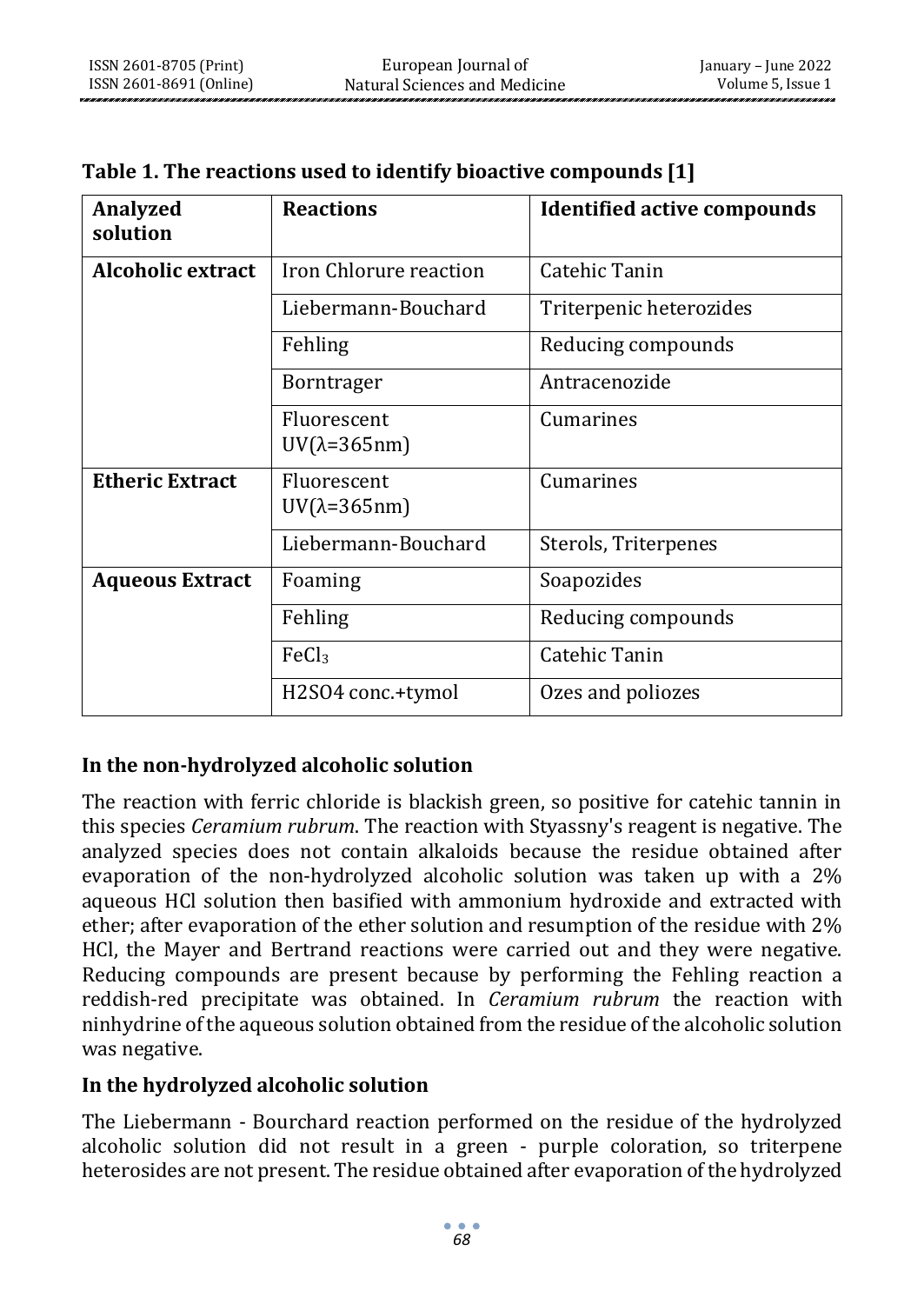alcoholic solution is treated with 50% methyl alcohol; the Shibata reaction on the alcoholic solution was positive, which reported the presence of flavonoids in this species. Antracenozides are not detected in this red alga, a result of the negative Borntrager reaction. The solution shows fluorescence under the incidence of UV radiation, so cumarines are identified.

### **In the etheric solution**

From the Lieberman-Burchard reaction performed on the ether extract, which came out positive, it appears that sterols and triterpenes are present in the analyzed algae. Carotenoids are identified in this species by the Carr-Price reaction which was positive. The residue obtained by evaporation of the ether extract was taken up with methyl alcohol; the alcohol solution was reacted with Shibata; the reaction was positive, so they contain flavonoic aglicoles. Upon evaporation of the ether extract, a residue was obtained which was subsequently taken up with aluminum hydroxide. Borntrager reagent did not stain the solution orange, which shows that the alga does not contain endemoles. The same residue taken up with ammonium hydroxide show intense fluorescence under UV radiation, so *Ceramium rubrum* contain cumarines.

### **In the aqueous extractive solution**

The aqueous extractive solution is evaporated to the residue, then a few drops of concentrated sulfuric acid and an alcoholic solution of thymol are added - a red coloration is detected which attests the presence of oozes and polioozes. The identification reaction for starch (with Lugol's reagent) was positive for this red alga. The reducing compounds are found in *Ceramium rubrum* due to the Fehling's reaction which was positive. The foaming reaction of the soapozides was negative, that means soapozides are missing from the analyzed species. The basic alkaloids were not identified, because the reactions of Mayer and Bertrand were negative. The aqueous extractive solution reacts with dilute FeCl2 and a blackish green color appears which confirms the presence of catehic tanin.

In Table 2 are presented the results of all identifications.

| <b>The</b><br>seaweed | <b>Cateh</b><br>iс<br>tanin | <b>Oozes</b><br>and<br>poliooze<br>S | Reducing<br>compoun<br>ds | Soapozide<br>-S | Flavonoi<br>aglicoles | <b>Cumarine</b><br>S |
|-----------------------|-----------------------------|--------------------------------------|---------------------------|-----------------|-----------------------|----------------------|
| Ceramium<br>rubrum    | $+ +$                       | $^{\mathrm{+}}$                      |                           |                 |                       |                      |

| Table 2. The compounds detected in Ceramium Rubrum |  |  |  |  |  |  |
|----------------------------------------------------|--|--|--|--|--|--|
|----------------------------------------------------|--|--|--|--|--|--|

**Polysaccharides** are usually the major component of red algae. The various polysaccharides are the main composition of the cell walls of algae. The most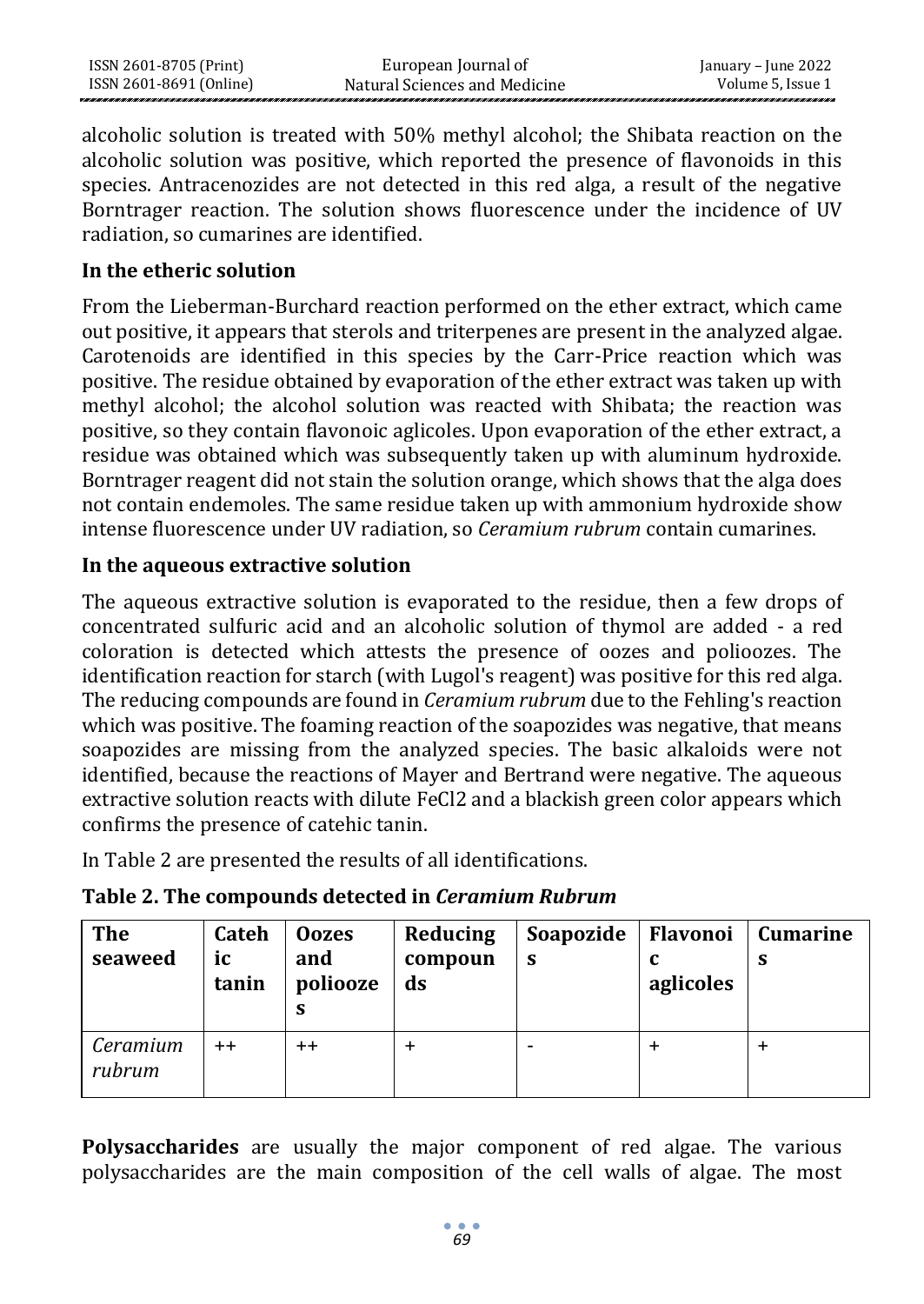important polysaccharides in red algae include carrageenan and agar along with other identified polysaccharide compounds, see Table 3.

#### **Table 3. Polysaccharides identified in red algae**

| Polysaccharides    | <b>Red algae</b> |
|--------------------|------------------|
| Agar               | X                |
| Carrageenan        | X                |
| Cellulose          | X                |
| Starch             | X                |
| Manan              | X                |
| Parphyran          | X                |
| Galactan sulphates | X                |
| Xylenes            | X                |

Carrageenans are the essential components of red algae cell walls and are linear polysaccharide chains with half sulfate esters attached to the carbohydrate unit. Thay are divided into three forms: lambda, iota and kappa, dipending on the degree of molecular sulfation [21], see Figure 2.



### **Figure 2. The structures of the three forms of carrageenan**

Carrageenan is a sulfated anionic polysaccharide with a straight vertical column structure formed by bonds that alternate 3  $\beta$  D-galactopyranose with residues of 4- $\alpha$ galactopyranose. Many of the  $\alpha$ -galactose residues may be in the form of 3,6anhydrous derivatives. Sulfated ester, methyl and acetal groups of pyruvic acid and sometimes monosaccharides can substitute these derivates.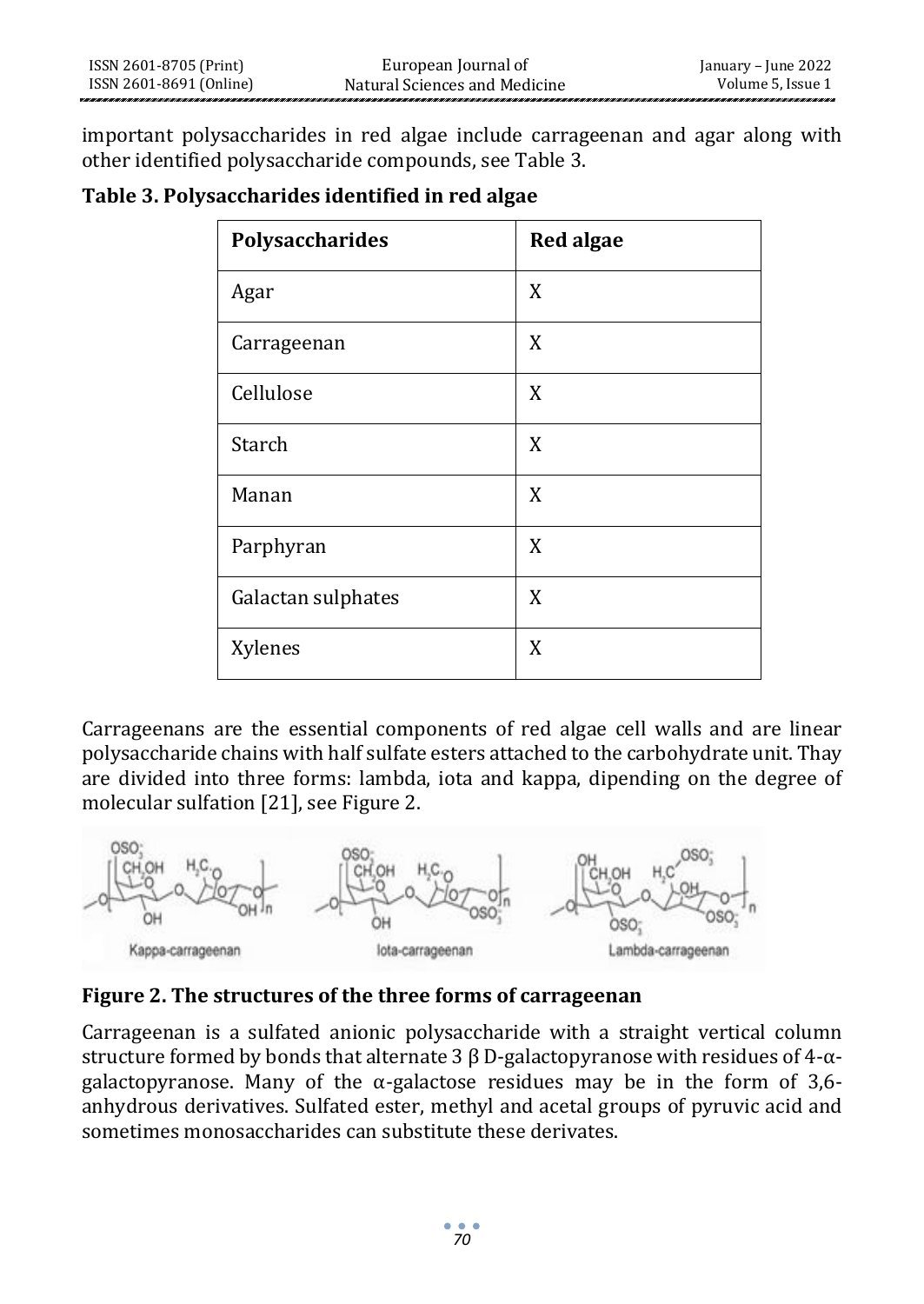# **The biological activities of carrageenan**

They have been tested for the treatment of hepatitis A, respiratory diseases, the H1N1 flu strain and the African swine fever virus.

The superoxidase dismutase biosensor, which is modulated by the k-carrageenan gel membrane, has been developed and has been reported to test the cleansing properties of commercial drugs. It has been used in the manufacture of the microbial temperature-time-environment indicator [22].

**Agar-agar** is obtained from a series of red seaweeds (aragophytes) and it is an organic product. It is formed of galactoside residues esterified at C6 with a sulfonic group. See Figure 3. Agars are a mixture of linear polysaccharide agarose, with a heterogeneous mixture of smaller molecules called agaropetin [23], see Figure 3. It has a very high gelling power.



### **Figure 3. The sructure of the agar**

### **The biomedical activity of the agar**

Agar has been extensively used as a gelling agent in the food industry due to its hydrophilic colloidal properties, which is obtained from a mixture of agarose and pectin agar and it has the ability to form reversible gels easily by cooling the hot aqueous solution. It is frequently used as a microbiological medium to ensure the firmness of the gel. The resulting gels are transparent, relatively brittle, clear and they melt on heating. Despite its degradability and excellent gelling power, agar has not been widely used due to its poor aging properties.

Photodegradation and fluctuations in ambient temperature and humidity can modify the crystallinity of the agar, leading to the production of microfractures and the fragility of the polymers [24-26].

# **Conclusions**

From this study, the following conclusions can be drawn: From the three extracts obtained, etheric, alcoholic and aqueous, a series of particularly important bioactive compounds, from a pharmaceutical point of view were highlighted, such as catehic tannin, reducing compounds, cumarines, flavonoic aglicoles, ozes and poliozes. Variations in the marine ecosystem along the Romanian Black Sea coast, as well as temperature variations can lead to different results for algae species compositions, so carefull monitoring is needed each year to track changes in seaweed. These are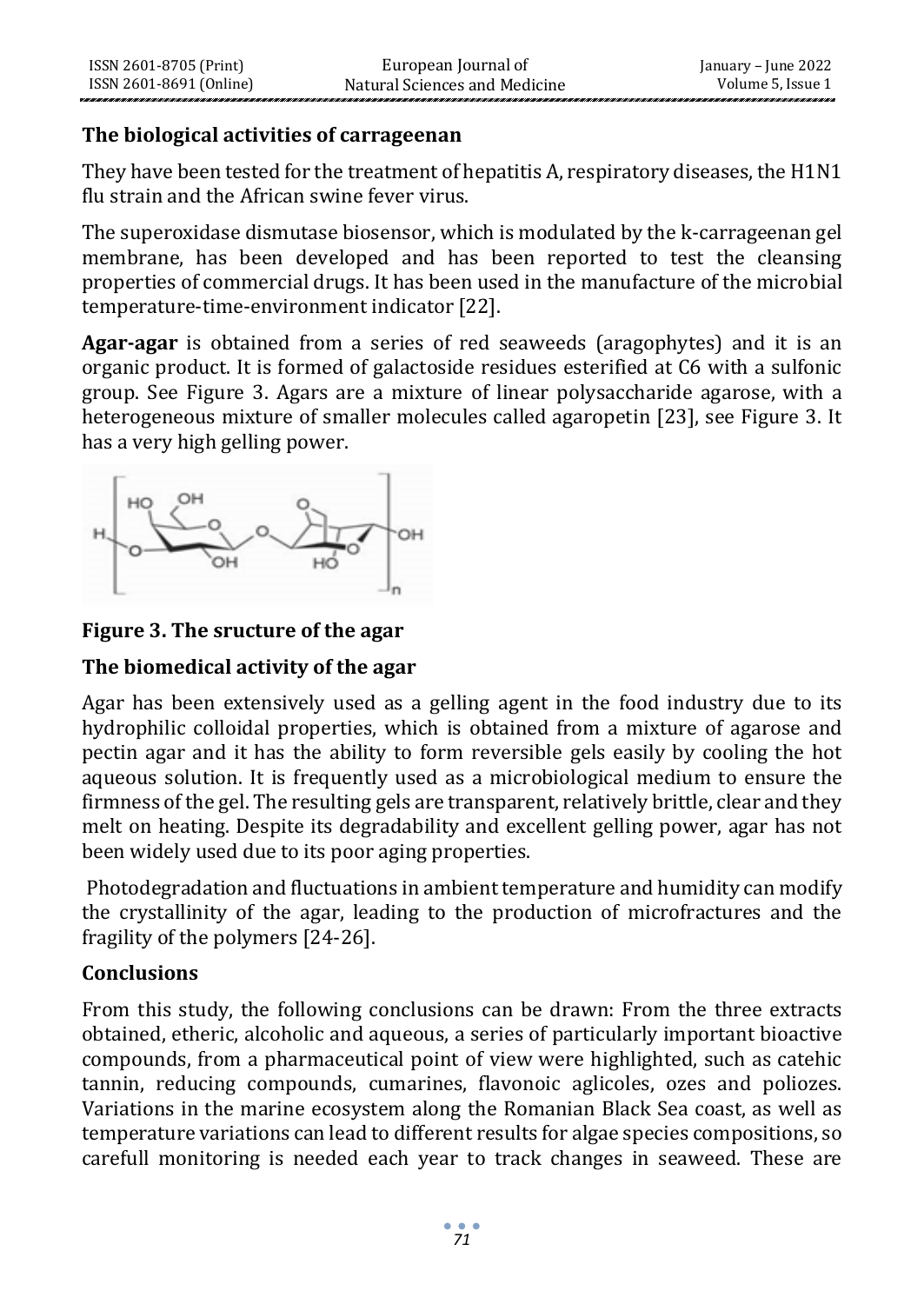categories of compounds of great pharmaceutical interest that can be used, with good results in the future in topical pharmaceuticals.

#### **References**

- [1] Cadar, E., Cercetarea și dezvoltarea unor sisteme farmaceutice semisolide bazate pe resurse din mediu marin (teză de doctorat). *Carol Davila* University Bucharest. 2017.
- [2] Sirbu, R., Negreanu-Pirjol, T., Cadar, E., Negreanu-Pirjol, B-S., Active Principles which are Important to Human Health Obtained from Ceramium Rubrum - Seaweed in the Black Sea. *Academic Journal of Interdisciplinary Studies*, 4:253. Doi:10.5901/ajis2015.v4n1s2p253. 2015.
- [3] Seckbach, J., Chapman, D-J., Evolutionary History and Taxonomy of Red Algae. *Red Algae in the Genomic Age*. Springers science. 13:25-42. Doi 10.1007/978- 90-481-3795-4\_2. 2010.
- [4] Fieldmann-Mazoyer, G., Recherches Sur Les Céramiacées de la Méditerranée Occidentale. France. Alger Imprimerie Minerva. 1940.
- [5] Cadar, E., Tomescu, A., Negreanu-Pirjol, B.S., *Journal of Science and Arts*, 3:533. 2017.
- [6] Negreanu-Pirjol, B.S, Negreanu-Pirjol, T., Paraschiv, G., Bratu, M., Sirbu, R., Roncea, F., Meghea, A., *Scientific Study and Research-Chemistry and Chemical Engineering Biotechnology Food Industry*, 12(2), 173. 2011.
- [7] Sava, C., Sirbu, R., Leon, A., *Journal of Environmental Protection and Ecology*, 13(1), 289. 2012.
- [8] Alberti-Dér, Á., LC-ESI-MS/MS methods in profiling of flavonoid glycosides and phenolic acids in traditional medicinal plants (Ph.D. Dissertation). Semmelweis University Doctoral School of Pharmaceutical Sciences. 2013.
- [9] Udayan, A., Arumugam, M., Pandey, A., Nutraceuticals From Algae and Cyanobacteria. *Algal green chemistry*. Chapter 4. 65-89. 2017.
- [10] Tollefsbol, T., Medical Epigenetics- 1st edition. AL. United States. 2016.
- [11] Grasshoff, K., Ehrhardt, M., Kremling, K. (Eds.), Methods of seawater analysis. 1983.
- [12] Cadar, E., Axinte, E-R., Amzoiu, M., Jurja, S., Melat, C., Preliminary study on the marine algae from the romanian Black seacoast*. Journal of Science and Arts*. 4(49):990. 2019.
- [13] Sava, C., Sirbu, R., Dumitrescu, C., *Scientific Study and Research-Chemistry and Chemical Engineering Biotechnology Food Industry*, 7(4), 785. 2006.
- [14] Sirbu, R., Bechir, A., Negreanu-Pirjol, T., Sava, C., Negreanu-Pirjol, B., Zaharia, T., Ursache, C., Stoicescu, R., *Scientific Study and Research-Chemistry and Chemical Engineering Biotechnology Food Industry*. 12(3), 221. 2011.
- [15] Sirbu, R., Zaharia, T., Bechir, A., Lilios, G., Nicolaev, S., *Journal of Environmental Protection and Ecology*. 13(1), 190. 2012.
- [16] Stoicescu, I., Popescu, A., Sirbu, R., Rosca, C., Doicescu, D.N., Bendic, V., Bala, C., *Revista de Chimie*. 63(9), 865. 2012.